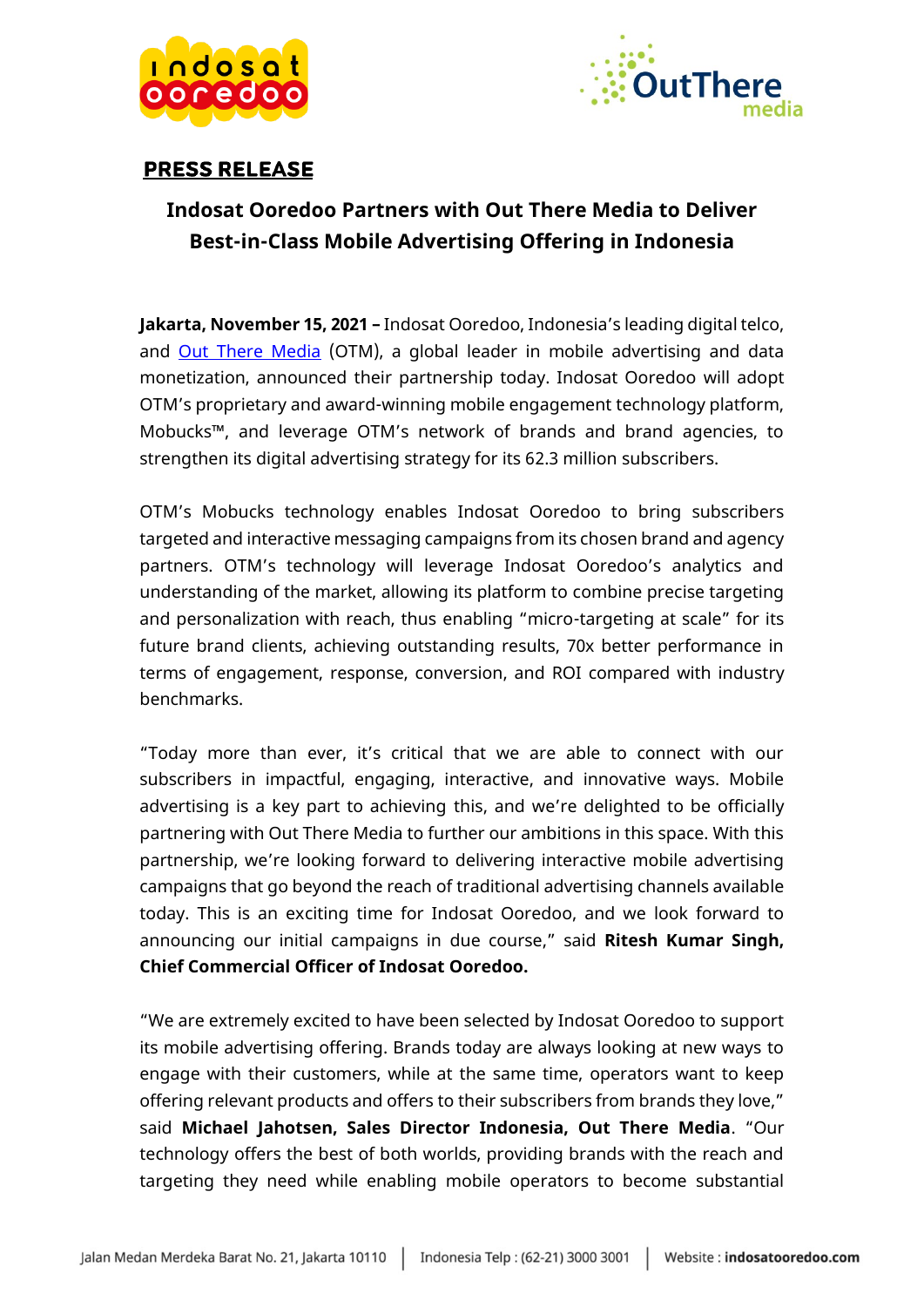



### **PRESS RELEASE**

players in the digital ad space, unlocking significant revenue streams and offering them the engagement they crave from their subscribers. We're looking forward to launching some exciting campaigns with Indosat Ooredoo's brand partners to demonstrate just how transformative and powerful Mobucks can be for the operator and brand world."

In addition to this partnership for mobile advertising, Indosat Ooredoo has recently joined the humanitarian initiative led by Out There Impact, OTM's impact division committed to using the power of mobile technology for the greater good. Together with several other global mobile operators, Indosat Ooredoo will take part in an [educational mobile campaign](https://www.realwire.com/releases/World-Health-Organization-and-Out-There-Impact-join-forces) launched by Out There Impact on behalf of the World Health Organization to help contain the ongoing spread of COVID-19. The campaign is being distributed to more than 300 million global citizens via OTM's global network of mobile operators.

Indosat Ooredoo consistently encourages digital innovation for the advancement of the Indonesian telecommunications industry. Through strategic collaborations with local and global partners, Indosat Ooredoo brings the best experience to meet customers' digital telecommunication needs and support digital transformation for businesses of all sizes. The strategic partnership also comes as Indonesia welcomes more commercial launches of 5G services in the country and enables Indosat Ooredoo to identify and maximize new business model opportunities in the future.

To find out more about OTM's Mobuck's technology, visit: www.out-theremedia.com/mobucks

### **–END–**

#### **About Indosat Ooredoo**

Indosat Ooredoo (IDX: ISAT), a member of Ooredoo Group, is building Indonesia's leading digital telco, enabling access and greater connectivity for everybody and every business. Indosat Ooredoo aspires to enrich the lives of Indonesians in the digital world.

The Company reported 62.3 million mobile customers as of 9M 2021 and operates 70,109 4G BTS that covers nearly 90% of the population. For other information about Indosat Ooredoo, please contact:

Steve Saerang, SVP – Head of Corporate Communications

+62 816 100 930

E-mail [: steve.saerang@indosatooredoo.com](mailto:steve.saerang@indosatooredoo.com)

Website [: www.indosatooredoo.com](http://www.indosatooredoo.com/)

YouTube [: https://www.youtube.com/channel/UChs2x7pZ2D8UgHz9cgrn3sQ](https://www.youtube.com/channel/UChs2x7pZ2D8UgHz9cgrn3sQ)

Facebook [: http://www.facebook.com/IndosatOoredoo/](http://www.facebook.com/IndosatOoredoo/)